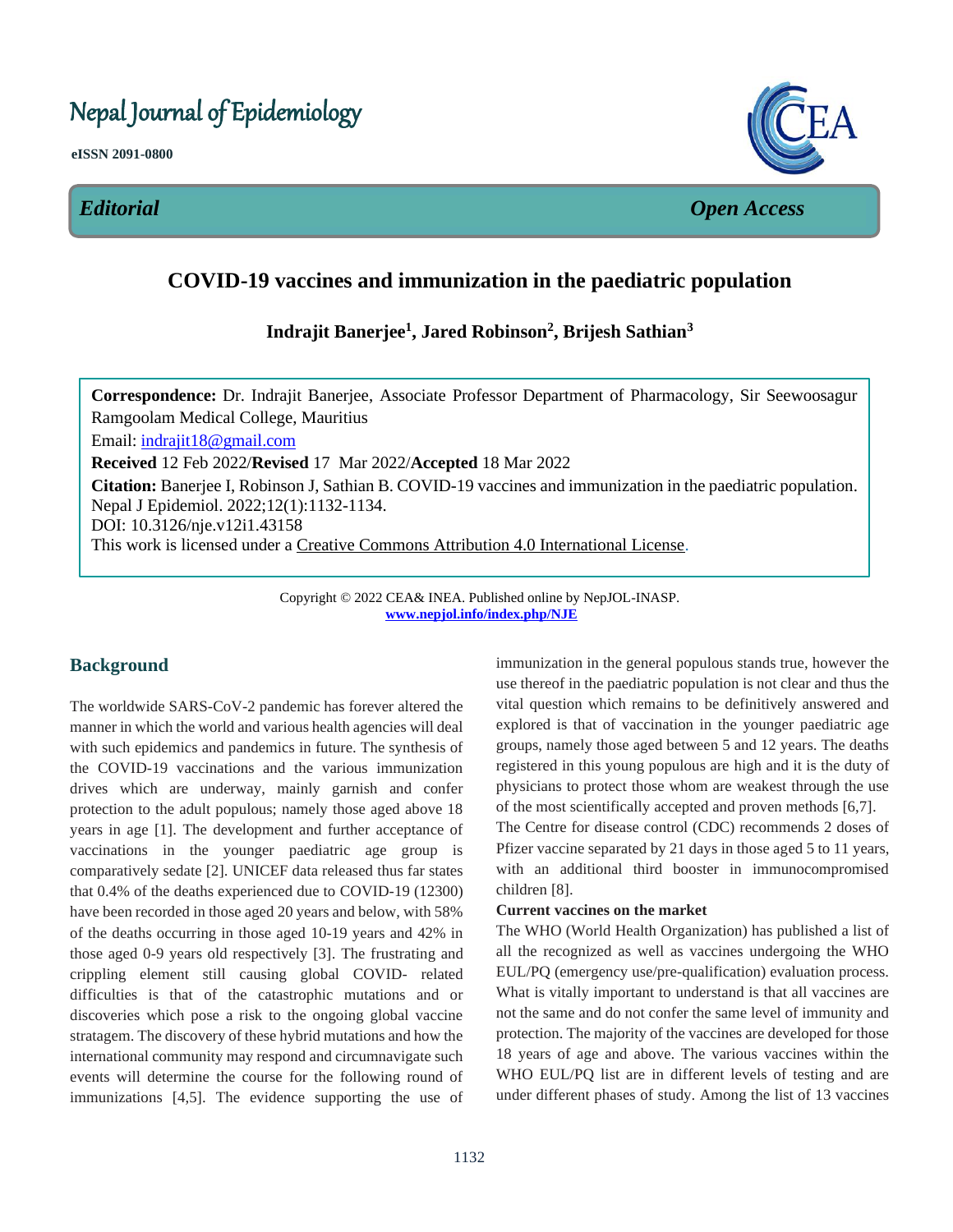whom have applied for the WHO approval only 17 thus far have attained the final level of acceptance. These vaccines namely being:

• BNT162b2/COMIRNATY Tozinameran (INN)[EMA,USFDA]

• AZD1222 Vaxzevria [EMA, MFDS KOREA, Japan MHLW/PMDA, Australia TGA, COFEPRIS (Mexico) ANMAT (Argentina)]

• Covishield (ChAdOx1\_nCoV-19) [EMA], mRNA-1273[EMA, USFDA, MFDS]

- COVID-19 Vaccine (Vero Cell)
- Inactivated/ Coronavac
- SARS-CoV-2 Vaccine Inactivated (Vero Cell)/ COVAXIN
- NVX-CoV2373/Covovax
- NVX-CoV2373/Nuvaxovid

The earliest acceptance being Pfizer Biotech with its first site approved on the 31st of December 2020. Pfizer's vaccine was quickly followed by the likes of AstraZeneca, Covishield, Janssen and Moderna Biotech. Bharat Biotech India received the approval for its Whole-Virion Inactivated Vero Cell vaccine on the 3 of November 2021, in contrast to the initial mRNA based vaccines which received earlier approval. It is widely accepted that the mRNA based vaccines have a greater efficacy and therefore have been more widely used by developed nations in their national rollout of vaccinations. The importance of the above list is the fact that only 2 of the above vaccines (Pfizer and Moderna) have received the necessary licenses and have undergone the necessary studies to be approved for the administration in the younger age group. If one looks at the timeline above, it is evident that both Pfizer and Moderna are both mRNA vaccines and were among the first two companies to bring the vaccine to market. This first to market advantage has allowed for the collection of further data as well as funding for greater research to best produce enhanced vaccines for both the adult and now younger paediatric age group and it is thus only sensible that these two pharmaceutical giants are at the forefront of developing these immunizations which are being targeted towards the younger paediatric age group [9-12].

Age of vaccination- WHO guidelines

As with all new drugs and vaccines, strict trials and studies must be undergone before the medicament can be applied and acceptably used on the general populous. The same regulations apply for the COVID-19 vaccinations. The initial release of the first vaccines were strictly for groups aged 18 years and above. It is now stated by the WHO that all of the vaccines which have received the WHO EUL are safe for the majority of individuals aged 18 years and above including individuals with pre-existing conditions. The younger age groups were also not naturally targeted in the first round of vaccinations due to the illness causing milder symptoms in the young. It has however now

been concluded by the World Health Organizations SAGE (Strategic Advisory Group of Experts) that the Moderna vaccine can be safely used in children aged 12 years and above. The WHO'S SAGE has also concluded that the Pfizer vaccine can be administered safely to children aged 5 years and above.[8] The Centre for disease control (CDC) recommends 2 doses of the Pfizer vaccine separated by 21 days in those aged 5 to 11 years, with an additional third booster in immunocompromised children [13].

#### **COVID-19 paediatric immunization Nepal**

The developing nation of Nepal has received both consignments of COVAX as well Moderna vaccines. The national immunization stratagem aims to vaccinate 1.74 million children aged 12 to 17 years with the Moderna vaccine and used the COVAX vaccine for those aged 18 years and above. This planning and forethought will ensure a rapid rise in herd immunity again the virus via vaccinating from the proverbial "top" and "bottom" of the demographic populous, thus conferring coverage to both the elderly and the young [14,15].

### **Vaccination for those aged 6 months to 5 years**

Pfizer is currently undergoing a phase 1, dose-finding study in combination with an ongoing phase 2–3 randomized trial which are being used to study the safety and efficacy of a two-dose regimen of the BNT162b2 vaccine. It is a trial on children between 6 months to 11 years old with a 2-dose regimen of 10, 20 and 30 microgram injections. The doses being given at an interval of 3 weeks. The study concluded that a vaccine regimen of two 10 microgram doses of BNT162b2 administered 21 days apart was found to be safe and immunogenic in children 5 to 11 years of age. Pfizer is also under taking a study using immunebridging techniques in the younger age group between 6 months to 5 years. The study testing a 2-dose regimen of 3 microgram injections; equating to a dose one tenth of that used in adults. The doses being given at an interval of 3 weeks. Early reports suggest that the immune-conversion and response in the younger patients is insufficient and thus may call for a 3-dose regimen. More data is needed in order to categorically determine the efficacy of the vaccines in those under 5 years of age. It is however evident that vaccinations in the younger paediatric age group namely 6 months to 5 years will materialize and it is now a question of when and not if; the premise of vaccinations being accepted in this age group relies on the data which will be produced via the trials currently underway [16-18].

### **Conclusion**

The efficacy of the COVID-19 vaccines is evident and their role is vital in combatting the mortality, morbidity and development of new mutations. The role of approved vaccines such as Pfizer and Moderna in the younger age groups namely 12 to 18 years